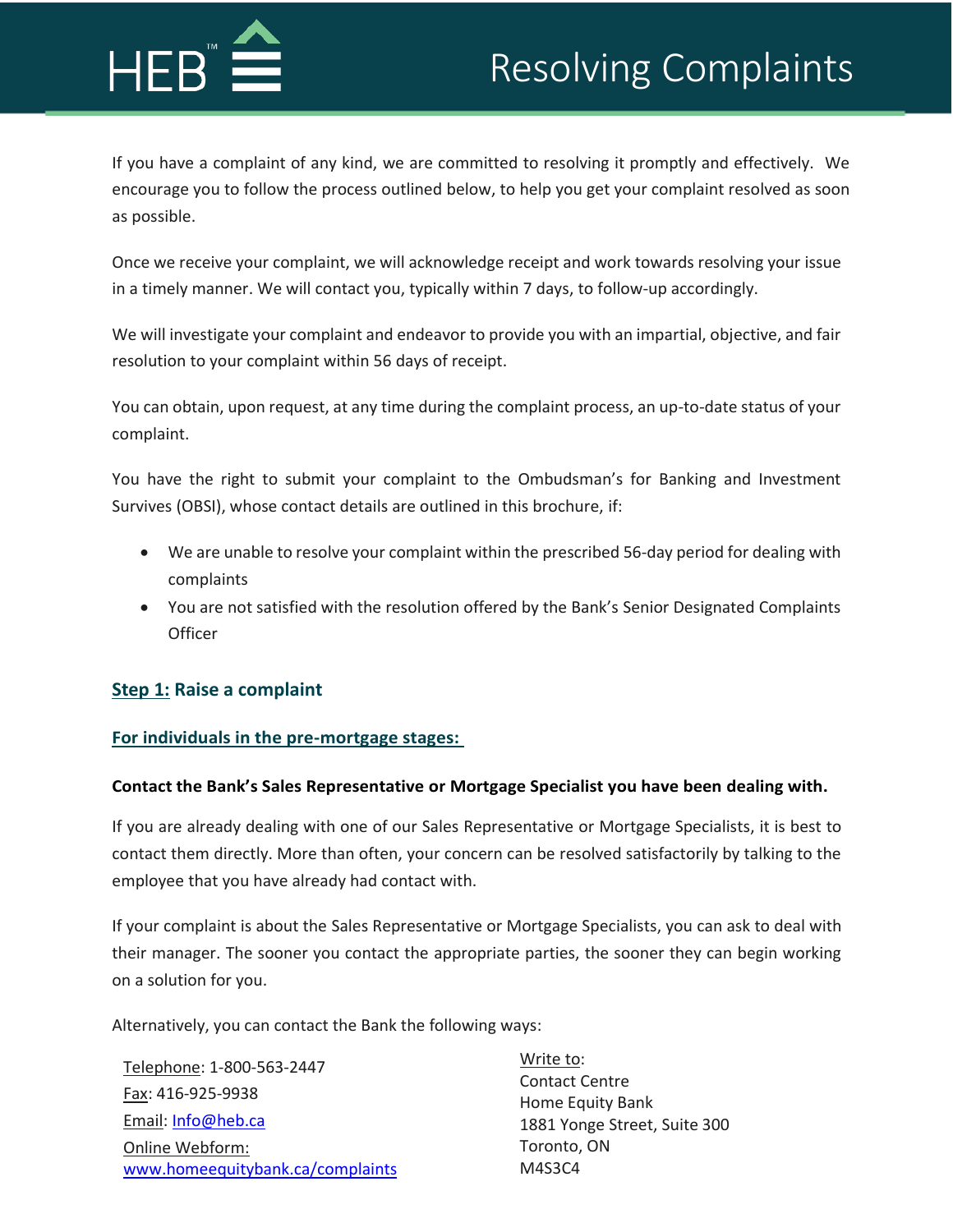

#### **For clients with existing mortgages**

# **Contact the Bank's Client Relations Team**

Telephone: 1-866-331-2447 Fax: 416-925-9938 Email[: clientrelations@heb.ca](mailto:clientrelations@heb.ca) Online Webform: www.homeequitybank.ca/complaints Write to: Client Relations Home Equity Bank 1881 Yonge Street, Suite 300 Toronto, ON M4S3C4

Include the following in your correspondence:

- $\checkmark$  Your name and contact information
- $\checkmark$  The nature of your complaint
- $\checkmark$  The resolution you are seeking

# **Step 2: Ask for your complaint to be escalated to a Designated Complaint Handler**

If you are unhappy with how your complaint is progressing or the resolution you received from the employee handling your complaint, ask that employee to escalate your complaint to a 'Designated Complaint Handler'.

## **Step 3: Contact the Banks most Senior Designated Complaint Officer**

If your complaint has not been resolved to your satisfaction or remains unresolved after following Steps 1 and 2 of our Complaint Process, you may escalate your complaint by contacting our Senior Designated Complaints Officer. However, if your complaint relates specifically to a privacy matter, you can contact our Chief Privacy Officer.

#### **Senior Designated Complaints Officer**

Telephone: 1-877-905-2447 Email: [complaintsoffice](mailto:complaintsofficer@homequitybank.ca)[r@homeequitybank.ca](mailto:r@homeequitybank.ca) Write to: Senior Designated Complaints Officer HomeEquity Bank 1881 Yonge Street, Suite 300 Toronto, Ontario M4S 3C4

#### **Chief Privacy Officer**

Telephone: 1-866-313-2447 Email: [privacyofficer@heb.ca](mailto:privacyofficer@heb.ca) Write to: Chief Privacy Officer HomeEquity Bank 1881 Yonge Street, Suite 300 Toronto, Ontario M4S 3C4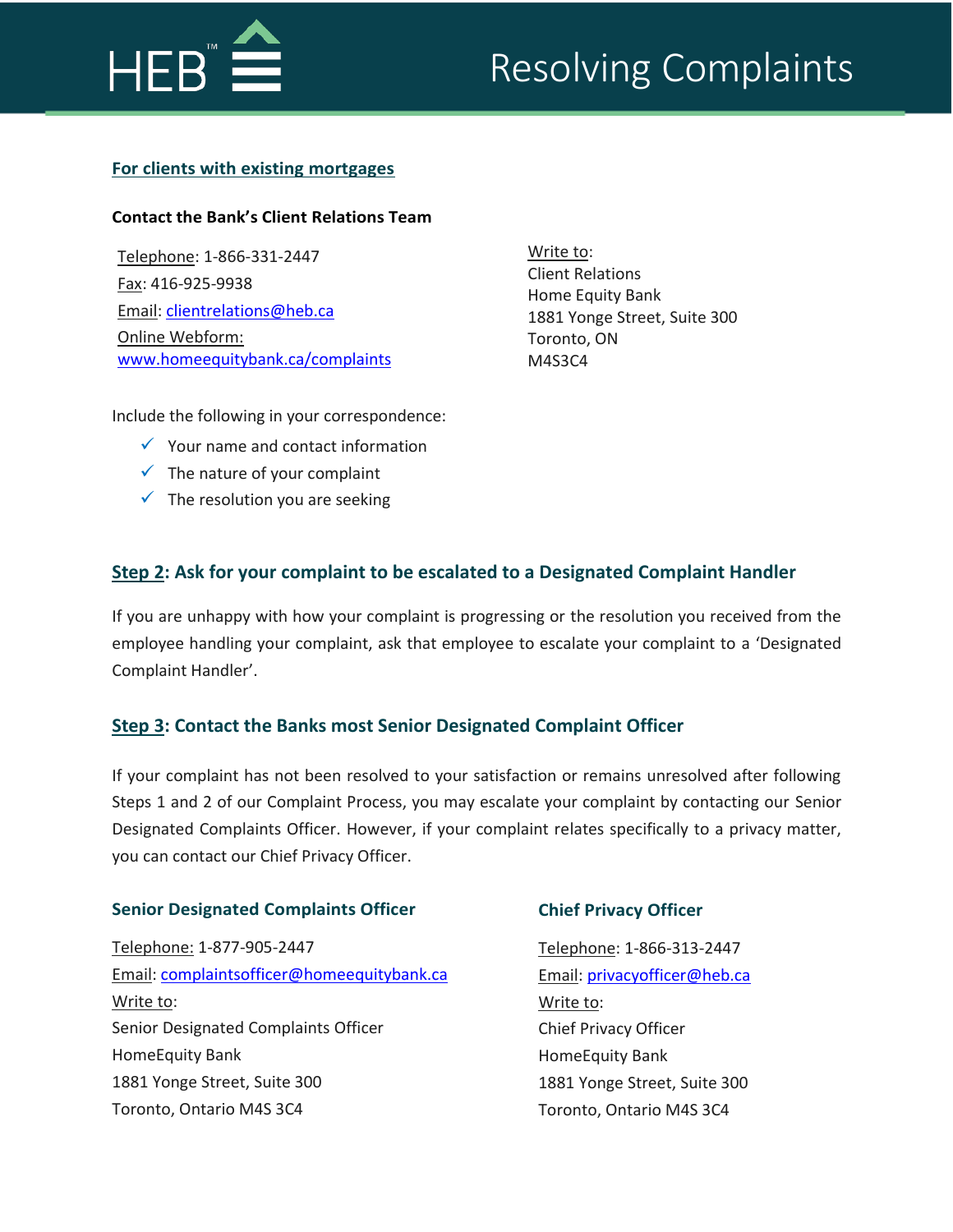

The Senior Designated Complaints Officer will not investigate or adjudicate on matters that fall outside of their mandate, such as credit or lending decisions, interest rates, service fees, issues that are in litigation or have been decided by the courts and transactions for which the Bank's records no longer exist (typically seven years).

If a complainant decides to pursue legal action during the investigation, the Senior Designated Complaints Officer may also cease the investigation. The Senior Designated Complaints Officer does not offer legal or regulatory opinion or advice.

# **External Agencies**

If the above steps don't resolve your complaint, you may consider escalating the matter further to the appropriate external agencies that can further review your complaint.

# **Ombudsman for Banking Services and Investments (OBSI)**

You can contact the Ombudsman for Banking Services and Investments (OBSI), an independent dispute [resolution](http://www.obsi.ca/) service for consumers with a financial services complaint. You have up to 180 days from receiving our final response to submit your complaint to OBSI. More information about OBSI [can be f](http://www.obsi.ca/)ound at [www.obsi.ca.](http://www.obsi.ca/)

You may contact the Ombudsman at:

Telephone: 1-888-451-4519 Fax[: 1-888-422-2865](mailto:ombudsman@obsi.ca) Email: [ombudsman@obsi.ca](mailto:ombudsman@obsi.ca)

Write To: Ombudsman for Banking Services and Investments 20 Queen Street West, Suite 2400, P.O. Box 8, Toronto, Ontario M5H 3R3

# **The Privacy Commissioner of Canada (OPC)**

The mandate of the Office of the Privacy Commissioner of Canada (OPC) includes overseeing compliance with the Personal Information Protection and Electronic Documents Act (PIPEDA), Canada's private sector privacy law. More information about OPC may be found at www.priv.gc.ca